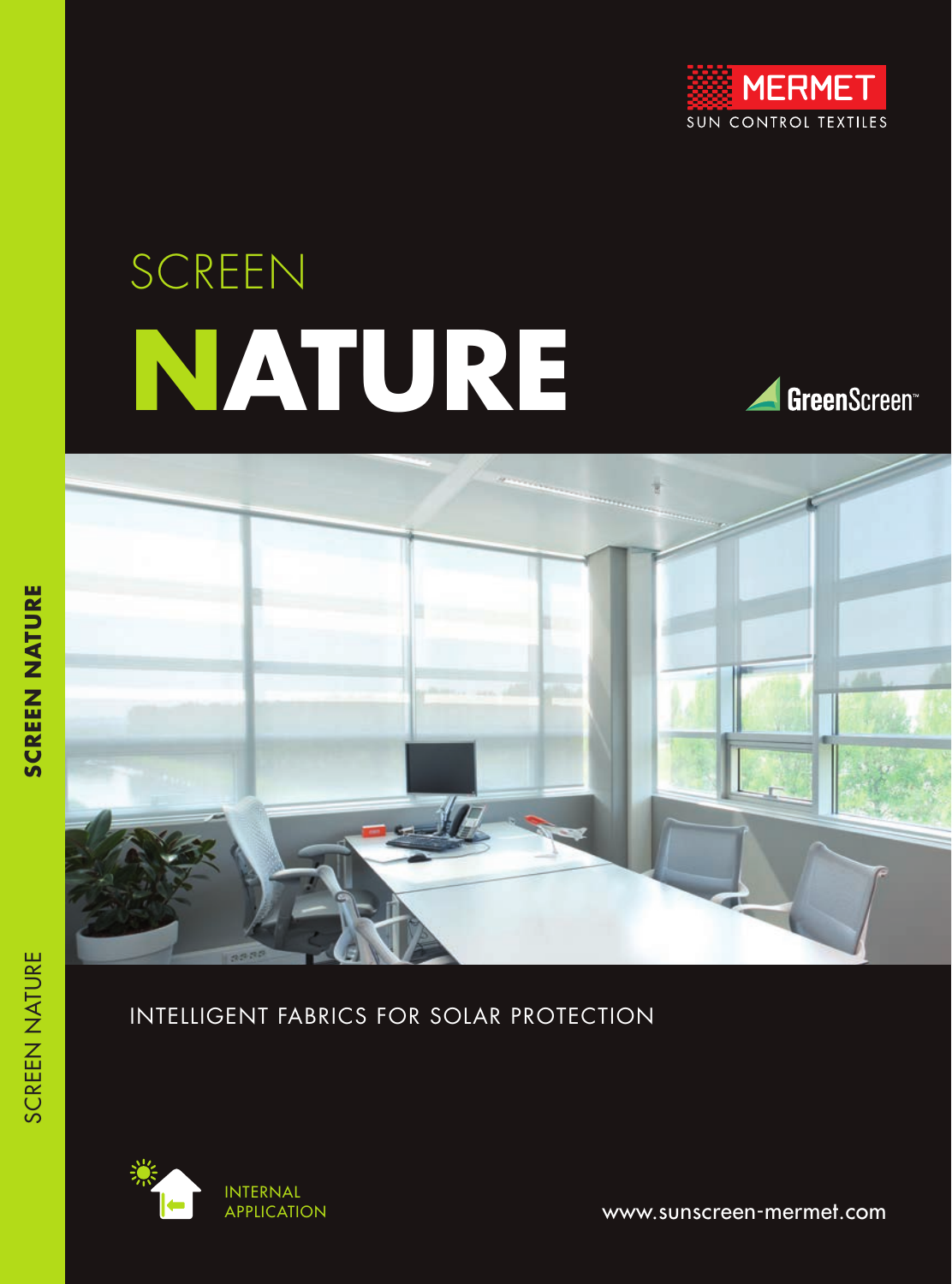#### ENVIRONMENTAL QUALITY SCREEN: PVC FREE, HALOGEN FREE, POLYESTER FREE

#### EXCELLENT **TRANSPARENCY**

#### **INCOMBUSTIBLE**

■ Mineral composition designed for a MINIMUM ENVIRONMENTAL IMPACT

**N INCOMBUSTIBLE, smoke emission free: MO (NFP 92 503),** Euroclass A2-s1-d0, F0

**NORGOOD GLARE CONTROL:** up to 95% (Tv =  $5\%$ ) of light rays filtered, comfort classification 3 (good effect) according to EN 14501 standard

**E** THERMAL COMFORT: up to 82% of solar energy eliminated (gtot =  $0,18 /$  glazing g =  $0,32$  and U =  $1,1$  W/m<sup>2</sup>K)

Elegant fabric design and FINE, ideal for blinds in COMPACT SPACES

■ 8 colours available in 180 cm and 240 CM widths

**DIMENSIONAL STABILITY, DURABILITY** (test of 10.000 cycles, class 3 NF EN 13120), MECHANICAL RESISTANCE: perfect flatness even in large dimensions

■ Health & Safety: conforms to standard requirements for buildings open to the public

#### TECHNICAL DATA

| <b>SCREEN NATURE</b>                                           |                                                                                                                             |                                                                                     |                                                                                                         |  |  |  |  |
|----------------------------------------------------------------|-----------------------------------------------------------------------------------------------------------------------------|-------------------------------------------------------------------------------------|---------------------------------------------------------------------------------------------------------|--|--|--|--|
| Composition                                                    | Glass fabric with fire-proof PVC-free and halogen-free coating                                                              |                                                                                     |                                                                                                         |  |  |  |  |
| Fire, smoke classification<br>and other official test reports* | MO - M1 (F) - NFP 92 503<br>A2 (DE) - DIN 4102-1<br><b>BS</b> (GB) - 476 Pt 6 & 7 Class 0<br><b>C UNO (IT) - UNI 9177</b>   | Euroclass A2-s1-d0 (EU) -<br>EN 13501-1 mounted according<br>to EN 13823 & EN 14716 | <b>FR (US) - NFPA 701</b><br><b>FO</b> $(F)$ - NF F 16-101<br>HHV: 1,91 MJ/kg (0,32 MJ/m <sup>2</sup> ) |  |  |  |  |
| Health, safety                                                 | Greenguard® GOLD: Guarantee of indoor air quality (VOC)<br>Antibacterial: More than 99% of bacteria destroyed - ASTM E 2180 |                                                                                     |                                                                                                         |  |  |  |  |
| <b>Openness factor</b>                                         | 4%                                                                                                                          |                                                                                     |                                                                                                         |  |  |  |  |
| UV screen                                                      | Up to 95%                                                                                                                   |                                                                                     |                                                                                                         |  |  |  |  |
| <b>Widths</b>                                                  | 180 - 240 cm                                                                                                                |                                                                                     |                                                                                                         |  |  |  |  |
| Weight/m <sup>2</sup>                                          | $170 g \pm 5\%$ - ISO 2286 - 2                                                                                              |                                                                                     |                                                                                                         |  |  |  |  |
| <b>Thickness</b>                                               | $0,23$ mm $\pm$ 5% - ISO 2286 - 3                                                                                           |                                                                                     |                                                                                                         |  |  |  |  |
| <b>Colour Fasteness to light</b> (scale of 8)                  | 7/8 - ISO 105 B02 (white not graded)                                                                                        |                                                                                     |                                                                                                         |  |  |  |  |
| <b>Mechanical resistance</b>                                   | <b>Breaking</b>                                                                                                             | <b>Tear</b>                                                                         | <b>Folding</b>                                                                                          |  |  |  |  |
| Warp                                                           | > 100 daN/5 cm                                                                                                              | $\geq$ 3 daN                                                                        | $\geq 30$ daN/5 cm                                                                                      |  |  |  |  |
| Weft                                                           | $> 110$ daN/5 cm                                                                                                            | $\geq$ 3 daN                                                                        | $\geq$ 30 daN/5 cm                                                                                      |  |  |  |  |
|                                                                | <b>ISO 1421</b>                                                                                                             | EN 1875-3                                                                           | ISO 1421**                                                                                              |  |  |  |  |
| Elongation (warp and weft)                                     | $< 5\% - ISO 1421$                                                                                                          |                                                                                     |                                                                                                         |  |  |  |  |
| Packaging                                                      | Rolls of 50 lm                                                                                                              |                                                                                     |                                                                                                         |  |  |  |  |
| Making up                                                      | Advice note on request                                                                                                      |                                                                                     |                                                                                                         |  |  |  |  |

This product's technical data are in conformity with this brochure as of the date of publication. MERMET SAS reserves the right to change the technical data; only those provided on the company's website www.sunscreen-mermet.com shall be deemed to be authentic. Where applicable, MERMET SAS also reserves the right to withdraw this product from sale should any of the technical properties or characteristics set out above prove to be inadequate or rendered impossible as a result of a change in regulations or in knowledge or understanding. \* Reports available on request, please contact Mermet \*\* Internal procedure derived from ISO 1421 standard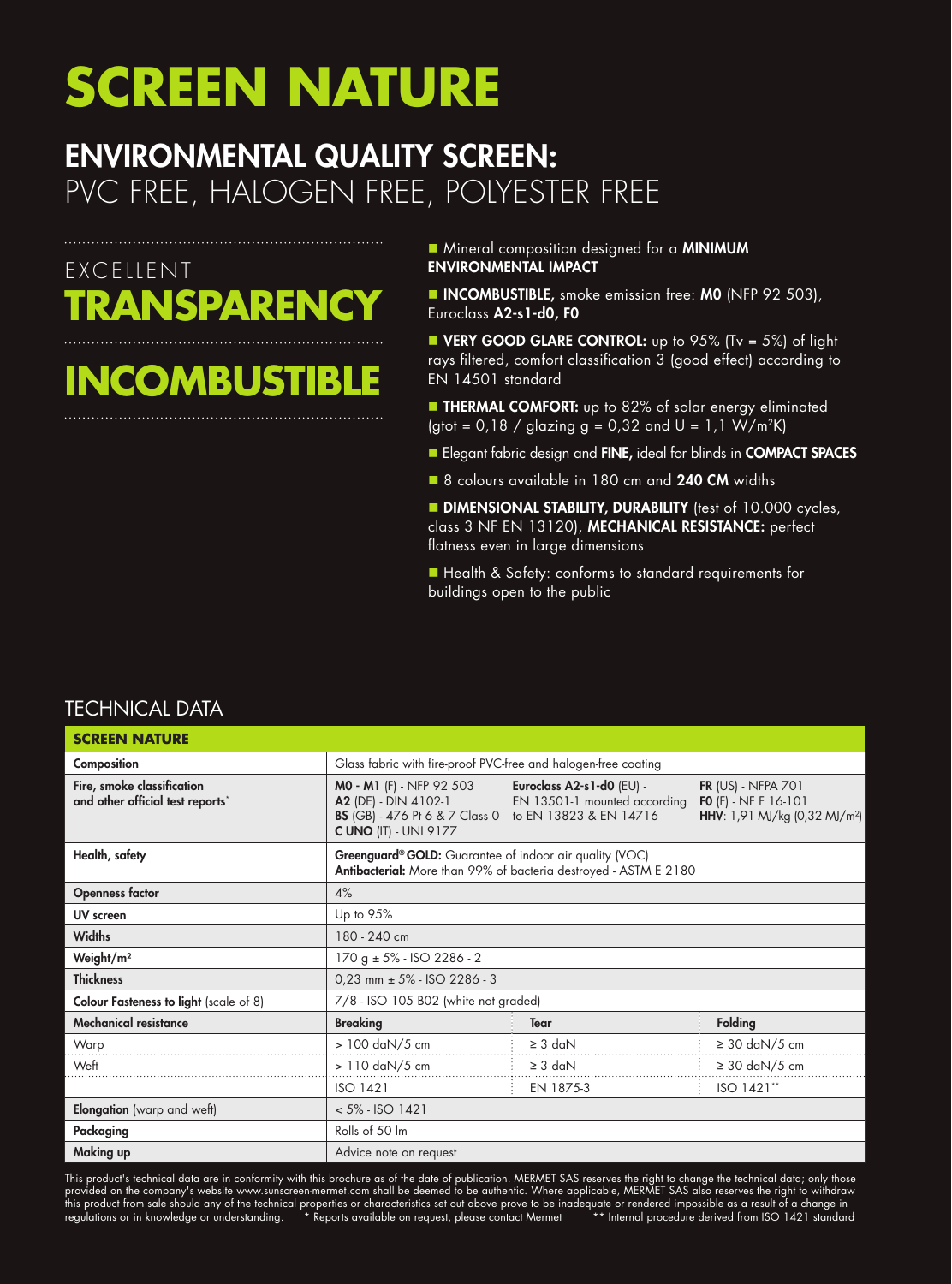

#### SERVICE **O**

- Calculation of solar factor gtot (glazing + blind)
- **n** Spectral values and thermal & optical factors available on request
- **n** Specification sheet
- A4 samples and prototypes
- **n** Training on fabrics functionality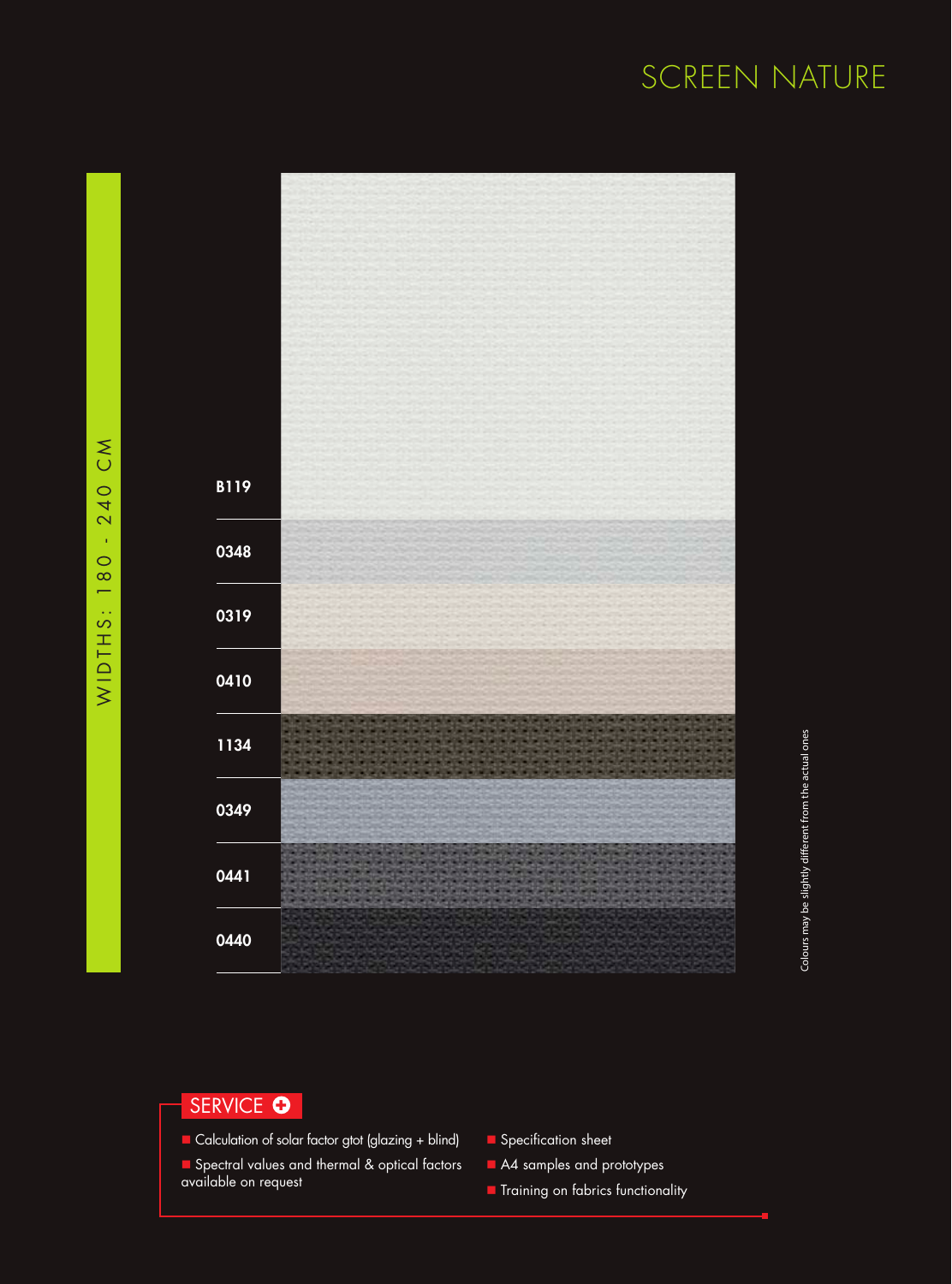

0348

| <b>SCREEN NATURE</b> | <b>Thermal factors</b> |           |                                        |                  |                                      | <b>Optical factors</b> |
|----------------------|------------------------|-----------|----------------------------------------|------------------|--------------------------------------|------------------------|
| <b>OF 4%</b>         | <b>Fabric</b>          |           | Fabric + Glazing / gtot internal blind |                  | Tv                                   |                        |
| <b>Colours</b>       | <b>Ts</b>              | <b>Rs</b> | As                                     | $C: gy = 0.59$   | $D : gv = 0,32$                      |                        |
| <b>B119</b> White    | 33                     | 58        | 9                                      | $0.36$ O         | $0.18$ $\odot$                       | 33                     |
| 0319 Linen           | 30                     | 56        | 14                                     | $0,36$ $\bullet$ | $0.19$ <b><math>\odot</math></b>     | 30                     |
| 0348 Silver          | 29                     | 51        | 20                                     | $0.39$ O         | $0.20$ $\odot$                       | 27                     |
| 0410 Sable           | 25                     | 46        | 29                                     | $0,40$ $\bullet$ | $0.22$ <b><math>\odot</math></b>     | 22                     |
| 0349 Pearl           | 18                     | 34        | 48                                     | $0.46$ O         | $0.25$ $\bullet$                     | 13                     |
| <b>0441 Grey</b>     | 8                      | 14        | 78                                     | $0.53$ O         | $0.29$ <b><math>\odot</math></b>     |                        |
| 1134 Bronze          | $\overline{7}$         | 11        | 82                                     | $0.54$ O         | $0.30$ <sup><math>\odot</math></sup> | 6                      |
| 0440 Charcoal        | 5                      | 6         | 89                                     | $0.55$ O         | $0,31$ <sup><math>\odot</math></sup> | 5                      |

#### THERMAL AND OPTICAL FACTORS in the European standard EN 14501

gv = 0,59: Solar factor of standard glazing (C), low-emission 4/16/4 double glazing filled with Argon (U value thermal transmittance = 1,2 W/m²K). gv = 0,32: Solar factor of standard glazing (D), reflecting low-emission 4/16/4 double glazing filled with Argon (U value thermal transmittance = 1,1 W/m²K).

Comfort classification according to EN 14501 standard: overy little effect olittle effect a moderate effect a good effect overy good effect

Samples tested according to EN 14500 standard defining the measurements and calculation methods as specified in the standard EN 13363-2 "Solar protection devices combined with glazing calculation of solar and light transmittance - part 2: EN 13363-2 detailed method" and EN 410 "Glass in building - Determination of luminous and solar characteristics of glazing".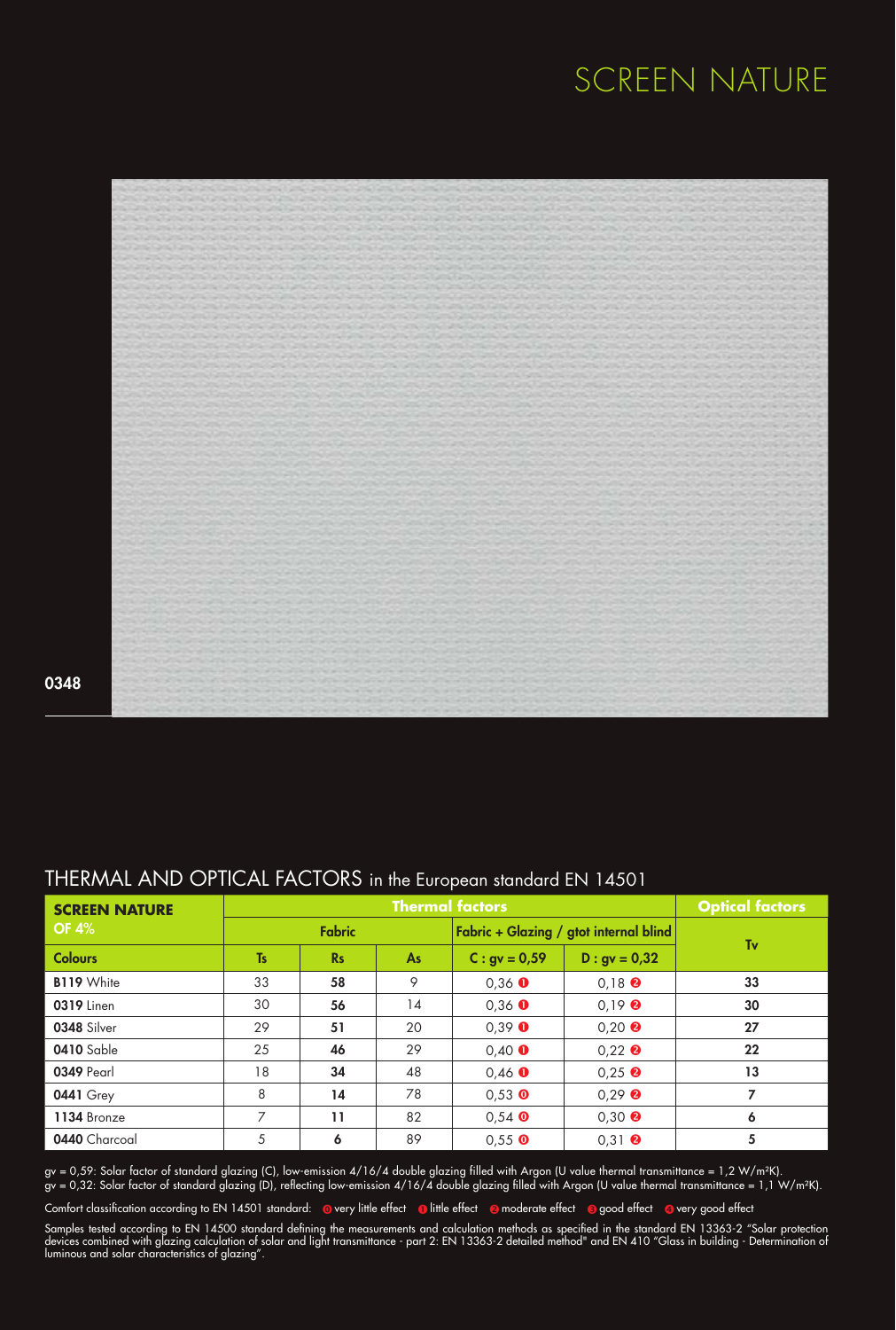

# Roller blinds Printable INTERNAL APPLICATIONS



0348